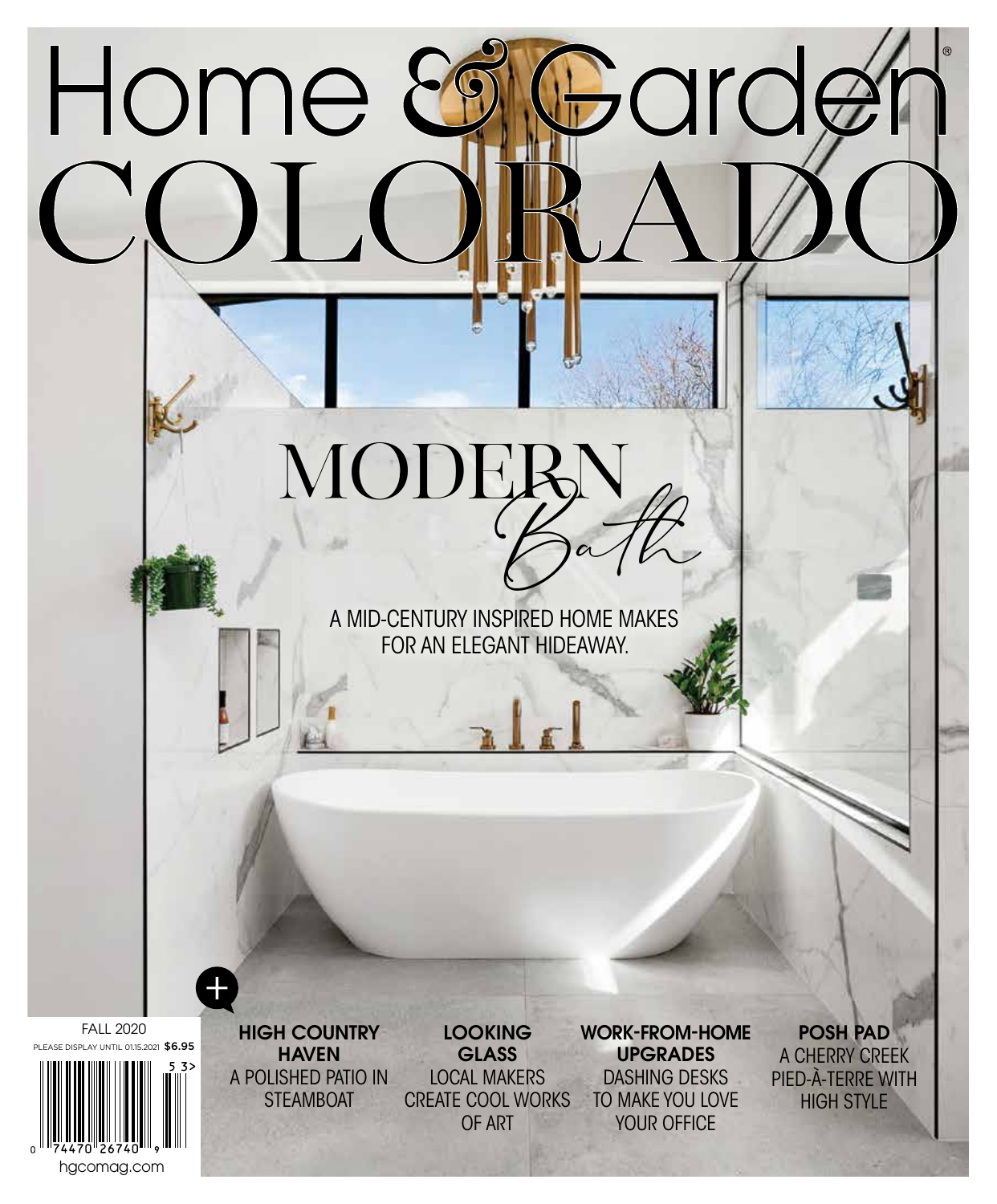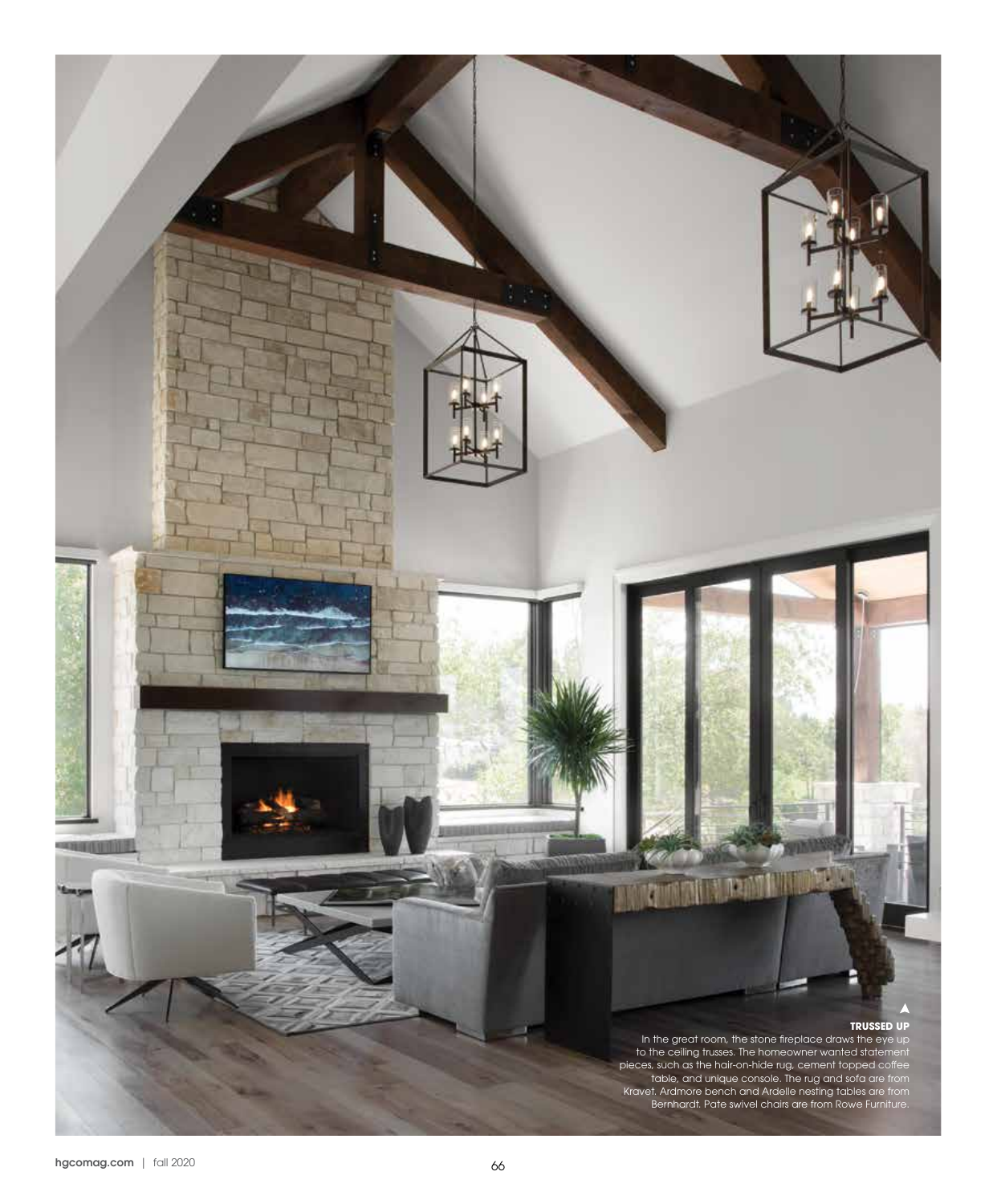# SUBTLE ENERGY

### THIS CHERRY HILLS VILLAGE HOME IS ALL ABOUT FAMILY, FROM ITS EXPANSIVE COMMON SPACES TO ITS PRIVATE HAVENS.

PHOTOGRAPHY BY EMILY MINTON REDFIELD

aving scraped an existing house from this prime lot in Cherry Hills Village, the homeowners were excited to design and decorate their dream home. This family of five needed space to enjoy their time together and for each member to be able to customize their own space from the chef 's kitchen to the crafting and gift-wrap room to the children's bedrooms. The finished product is a five-bedroom, six-bath home with a pool; a basement rec room for games, puzzles, and golf; and lots of gathering and entertaining spaces.

The home is a mix of mountain and modern design elements. Light streams in through 12-foot windows surrounding the courtyard patio and framing the dramatic views from the property.

Architect Eric Carlson recommended interiors expert Kim Layne, who had also worked for some of the couple's friends with great results, to guide them through what was, in essence, starting over. "We wanted

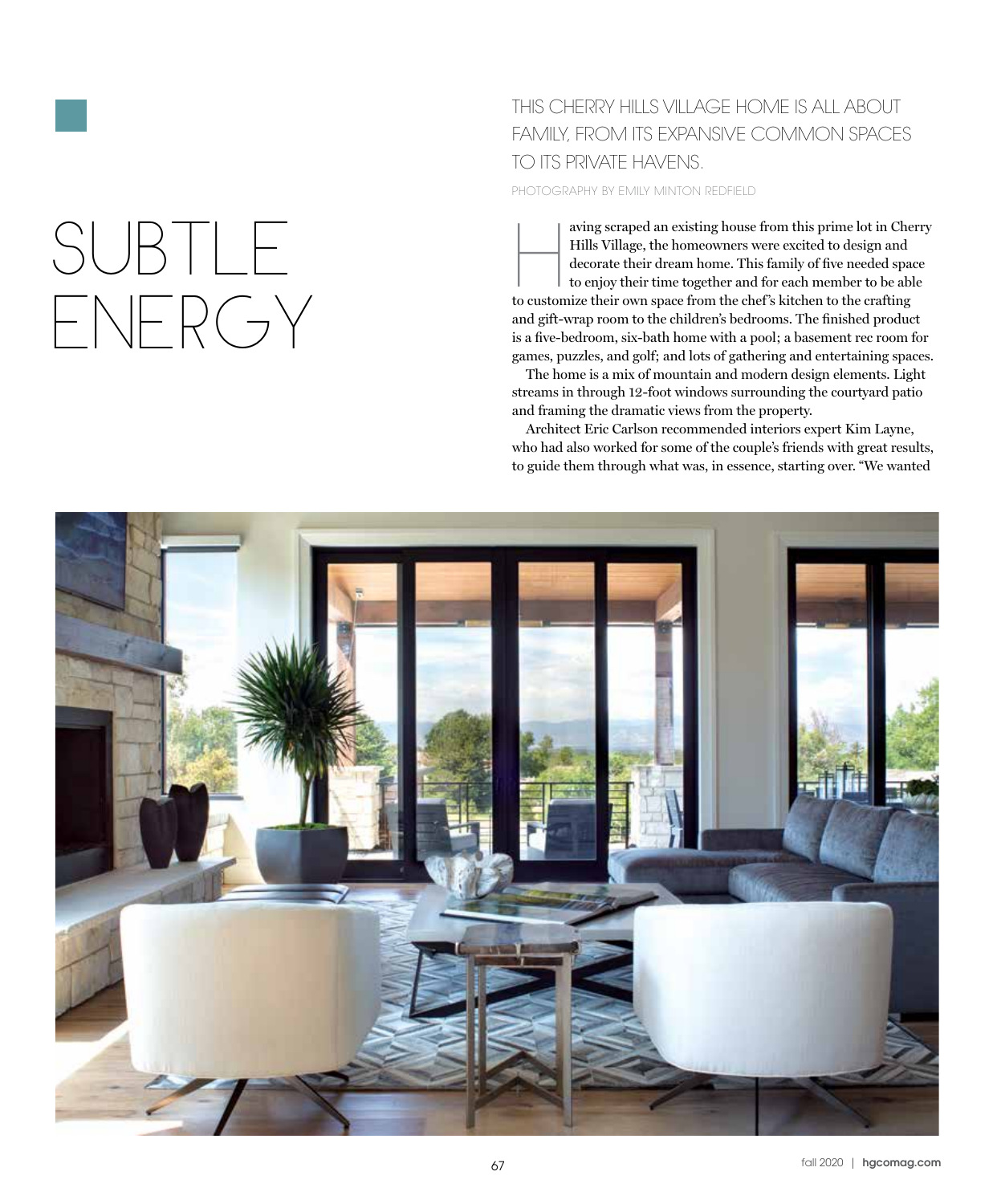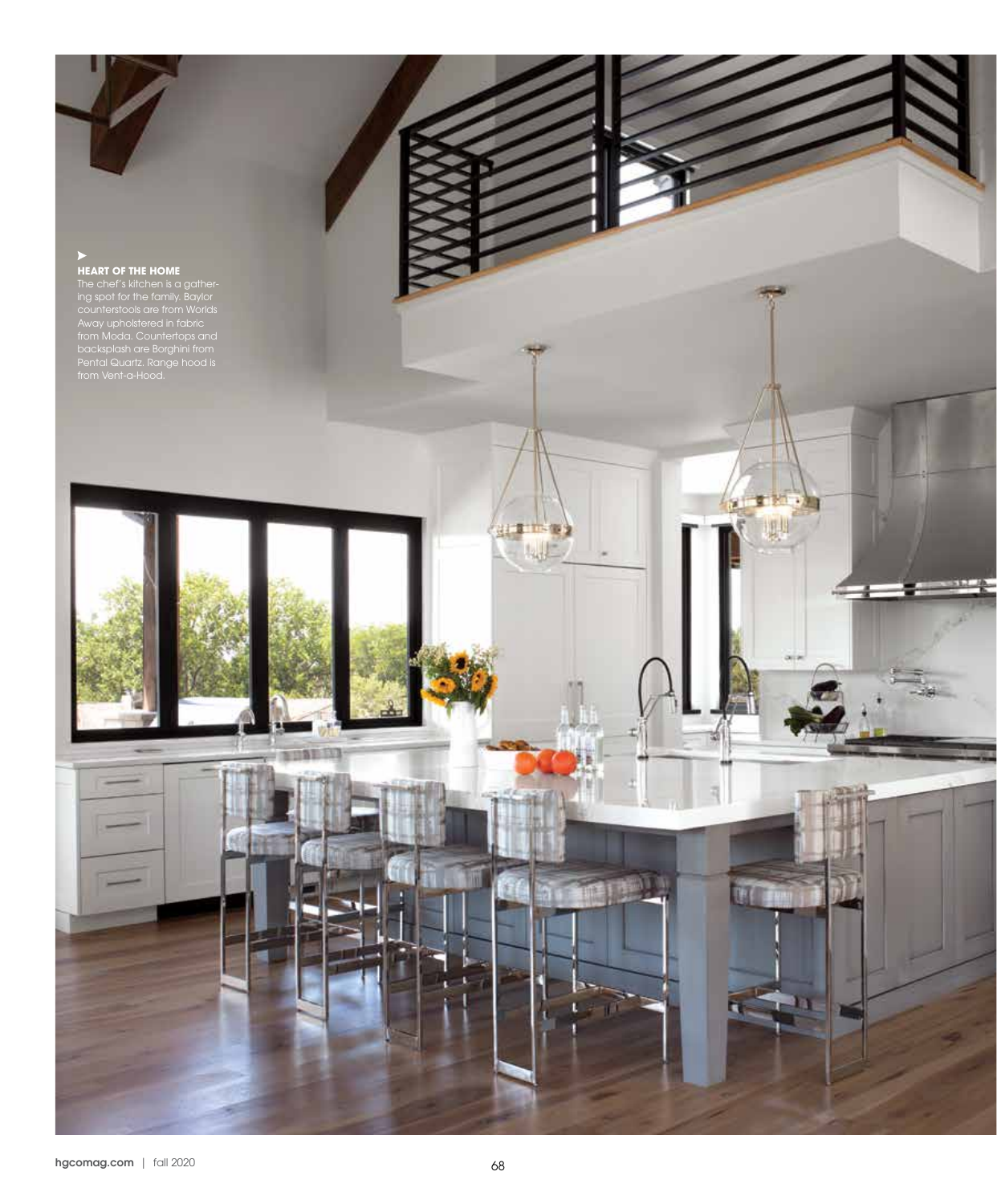





#### **FLOAT ON**

Δ

(Top) The dining room features the Mckinley console from Arteriors and chairs from Vanguard Furniture. (Above) The floating staircase allows light into the home. On the landing wall is an image by photographer Peter Lik.

# u<br>( WE WANTED TO CREATE A SPACE THAT WAS DRAMATIC YET APPROACHABLE..."

—KIM LAYNE

to create a space that was dramatic yet approachable," says Layne. "They were really open to the direction of the design, but they knew they wanted nicer, unique pieces that had longevity to them and that were not overly trendy."

They also have an impressive art collection, many from fine art nature photographer Peter Lik, and Layne says those pieces helped to guide the design direction as well. "There are lots of natural elements," she adds. For example, upon entering the home, you are greeted by the stunning great room, which boasts a grand stone fireplace reaching to the exposed trusses above.

Layne echoes these natural elements throughout the home. For example, the dining room features an accent wall patterned with a wood-textured porcelain tile. The basement fireplace surround is made up of individually cut pieces of limestone that are fit together at differing depths and dimensions for a sculptural look. The great room is underscored by a hair-on-hide rug. A unique wood and metal console marks the transition from the great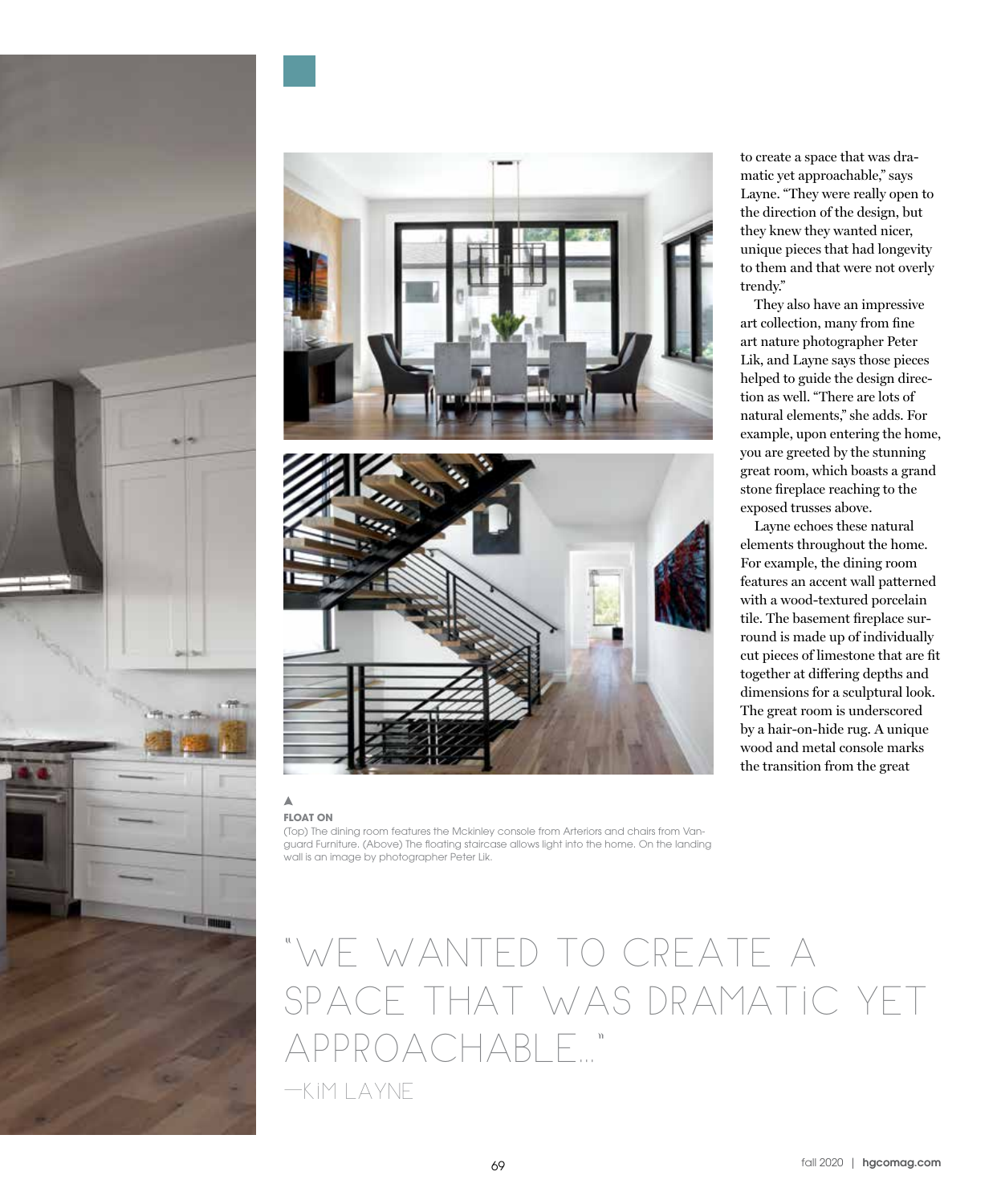

#### $\blacktriangleright$ **PERSONAL SPACE**

The master bath features cabinets and vanities from JM Kitchen and Bath. The Avalon NativeStone tub and Nipomo sinks are from Native Trails. The shower features slabs of PentalQuartz.



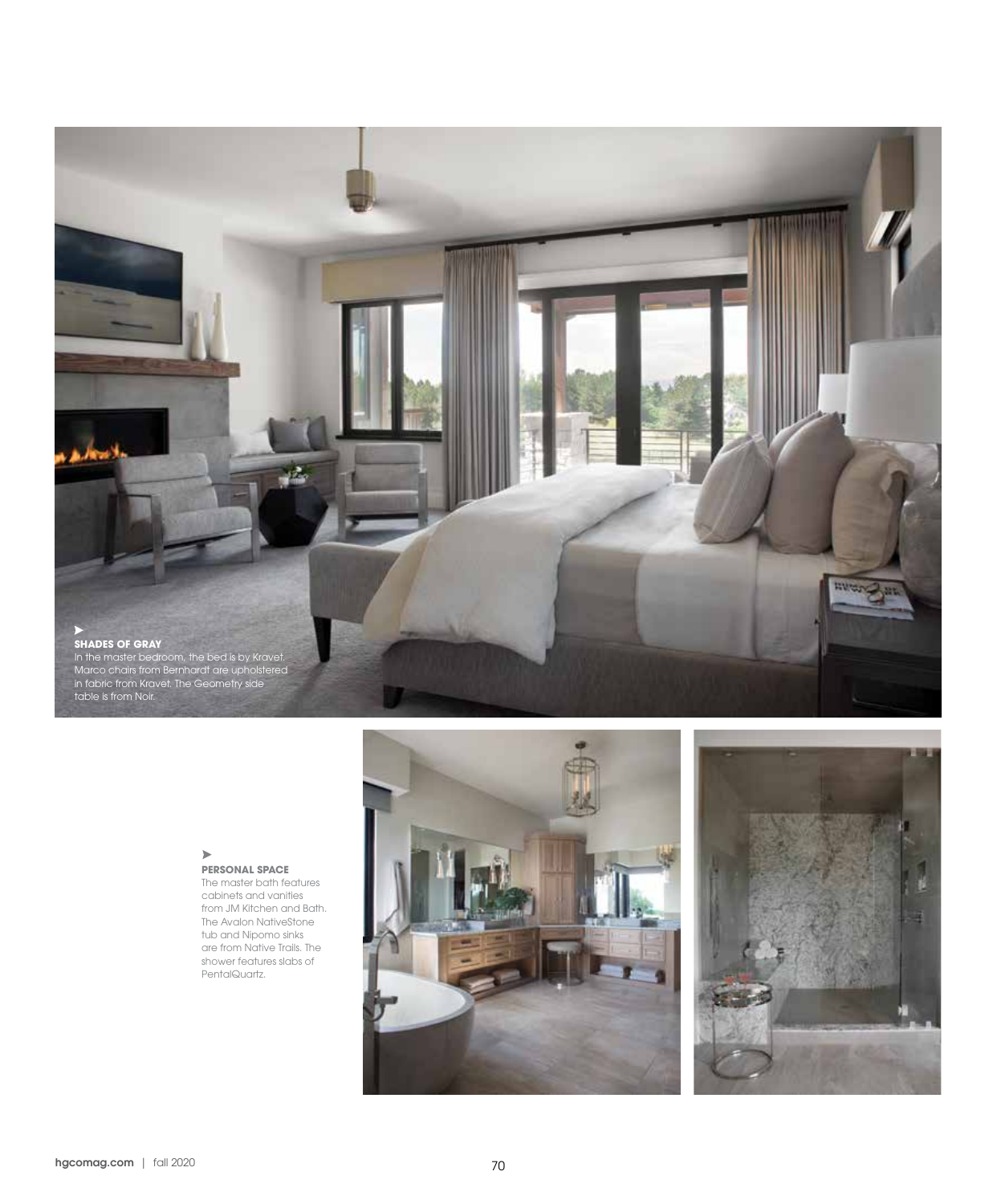



#### ◀ **ROOMS OF REQUIREMENT**

(Left) The basement bar is faced with a textured metal tile, which covers the wall as well. Barstools are from GO Home Ltd. Citizen pendants are from Troy Lighting.(Below) The office includes an Italian desk and open shelving for the homeowner's collectibles. (Bottom) The large laundry room doubles as a crafting/ wrapping center.





room to the kitchen. "They like interesting things," says Layne, "and they're not afraid to take a leap on quality pieces that are strong design-wise."

These natural facets of the home's design are offset by metal, such as dark iron and shiny chrome. "There's a nice tension between the two," Layne says. "It's not too overly earthly and not too glitzy. The clients were down to earth in terms of the approach and the colors and materials, yet they didn't want pieces you'd find everywhere."

The private spaces feature interesting materials as well. An example is the master bath, which features a jaw-dropping standalone tub from Native Trails that is cast in cement; the thick walls hold the heat for a luxurious soak, and the curved form adds a modern feel to the large space. "I just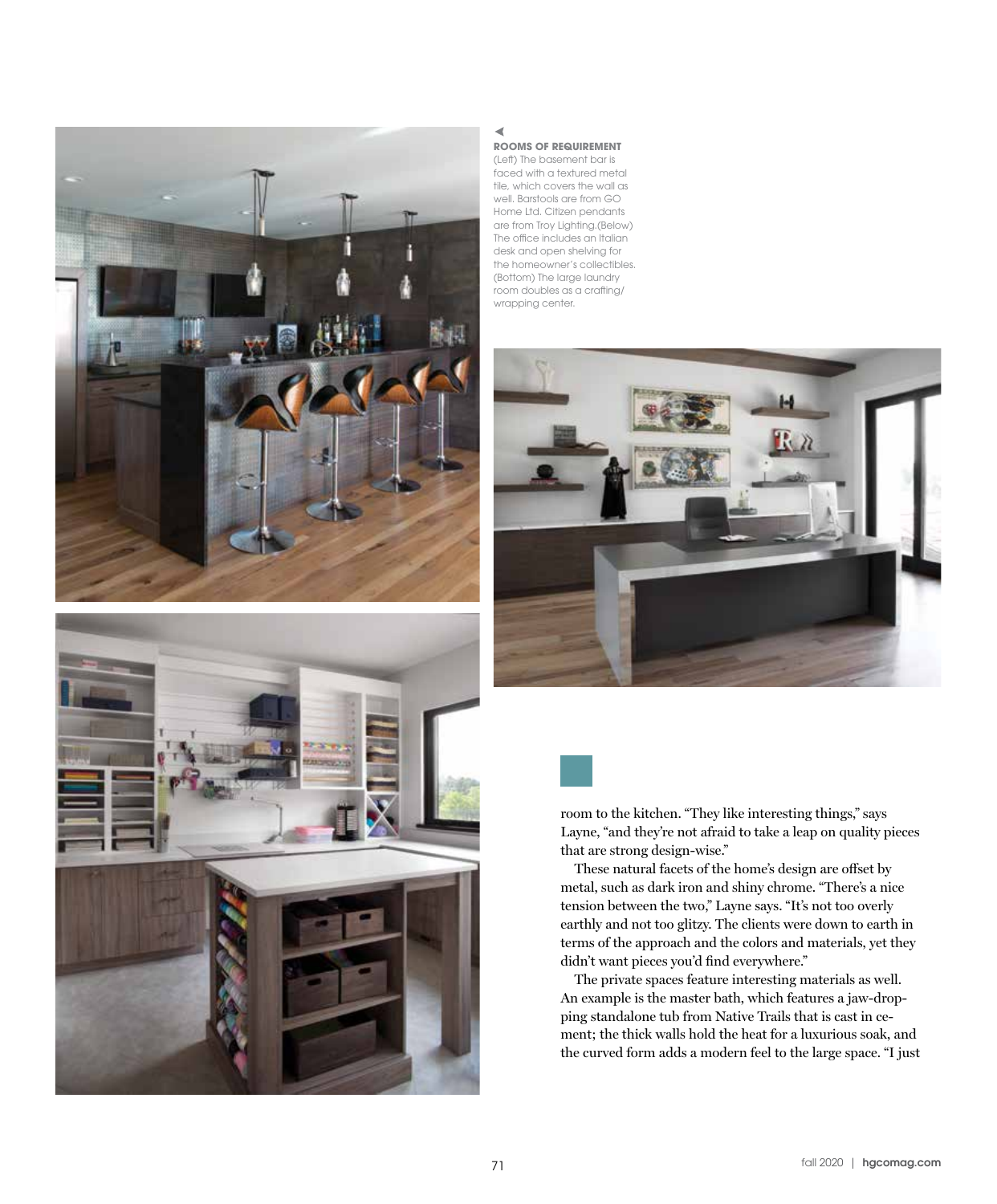

love the use of textural pieces," Layne says, "They have a lot of subtle energy."

The layout and large size of the house allow for the combination of textures and materials and the use of really substantial pieces from the furniture to the fixtures—all tied together with a grand staircase. "The home is spacious, but then it has private

areas," says Layne. "The center staircase, because it covers three levels and it's suspended and completely open, it's so beautiful. It runs in front of a window, so openness lets in the light."

Of course, this makes it hard to narrow down a favorite space. "The grandness of the house and the dedication to using really good materials—porcelain slabs

and cement tubs and big doors and the swimming pool with spouts of water—they just went with big, quality materials," says Layne. "They went for a statement house, and they did it well. The furnishings blend their sophisticated taste with approachable details. Having the 100% commitment to go all the way is what I love about it the most."  $\blacklozenge$ 

#### Δ **PLAYING POOL**

The swimming area deck features a fire pit and a decorative water feature arching into the pool.